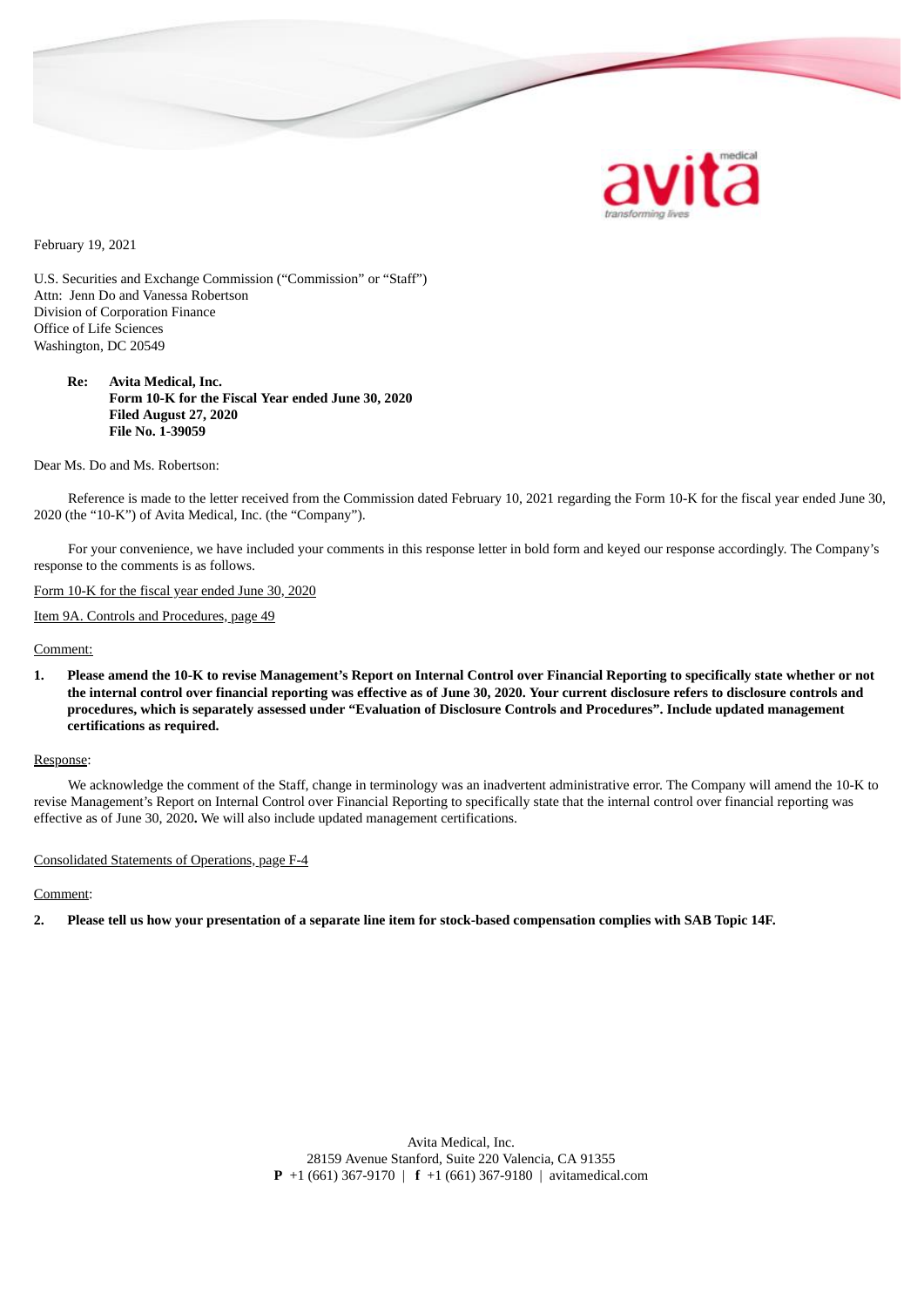## Response:

- 1. **Historical Presentation**—The Company has historically presented share-based compensation expense as a separate line item in the consolidated statement of operations, including in 2020 Annual Reports on Form 10-K for twelve months ended June 30, 2020, 2019 and 2018 and in its Quarterly Report on Form 10-Q the three months ended September 30, 2020. Further, as a foreign filer, the Company presented share-based compensation as its own financial statement line-item in the Annual Report on Form 20-F for the year ended June 30, 2019, which was filed with the Securities and Exchange Commission on October 31, 2019. As part of the redomiciliation the Company obtained relief from ASIC filing requirements. Given the large investor base, the Company strived to have a filing that meet the needs of the Australian investors while maintaining compliance with US GAAP and SEC filing requirements.
- 2. **Needs of financial statement users concerning the disclosure of total share-based compensation expense** Given the growth stage of the Company, including early commercialization with historical net operating losses, management determined that the users of the financial statements (investors and financial analysts) are primarily concerned with the Company's revenue growth, the Company's future pipeline and the cash burn rate. As such, given the significance of the share-based compensation expense in relation to other operating expenses, the Company determined that separate classification in its own line item would be more meaningful to the users of the financial statements.
- 3. **Classification –** In evaluating the grants and the related expense, the awards are primarily related to the CEO and other executive officers. Compensation related to the executive positions is primarily presented in general and administrative expenses. Although this point is not explicitly stated in the financial statements, it can be obtained through a combination of information in our 10-K (Item 8 Financial Statements and Supplementary Data, Item 11 Executive Compensation, and Item 12 Security Ownership of Certain Beneficial Owners and Management and Related Stockholder Matters) along with information disclosed in Form 3 and Form 4 filings.

## **Materiality Assessment**

We considered whether the departure from the presentation promulgated by SAB Topic 14F resulted in a material misstatement in the Company's previously issued consolidated financial statements. In making our assessment, we considered the qualitative factors in SAB 99 concerning whether a misstatement could be material by a user of the financial statements. Specifically, we evaluated whether the presentation of share-based compensation on its own line in the Consolidated Statement of Operations could have impacted the achievement of bonus targets or market guidance, or on the Company's compliance with loan covenants or other contractual requirements. Based on our qualitative assessment, we did not identify factors which would lead management to conclude that the departure from the presentation required by SAB Topic 14F resulted in a material misstatement of the Company's previously issued financial statements.

The Company believes it is acceptable to conform the presentation of share-based compensation expense to the SAB Topic 14F guidance in its prospective period SEC filings beginning with Quarterly Report on Form 10-Q for the quarter ended December 31, 2020. Prior period presentation of the Statement of Operations will be updated to conform to the current period presentation, and disclosure will be added to Note 2 of the financial statements which highlights the reclassification of prior year amounts along with adding a table so that the readers of the financial statements can identify the impact of share-based compensation on each line of its Consolidated Statement of Operations. The Company has properly disclosed such reclassification of previously reported amounts in the second quarter ended December 31, 2020.

> Avita Medical, Inc. 28159 Avenue Stanford, Suite 220 Valencia, CA 91355 **P** +1 (661) 367-9170 | **f** +1 (661) 367-9180 | avitamedical.com